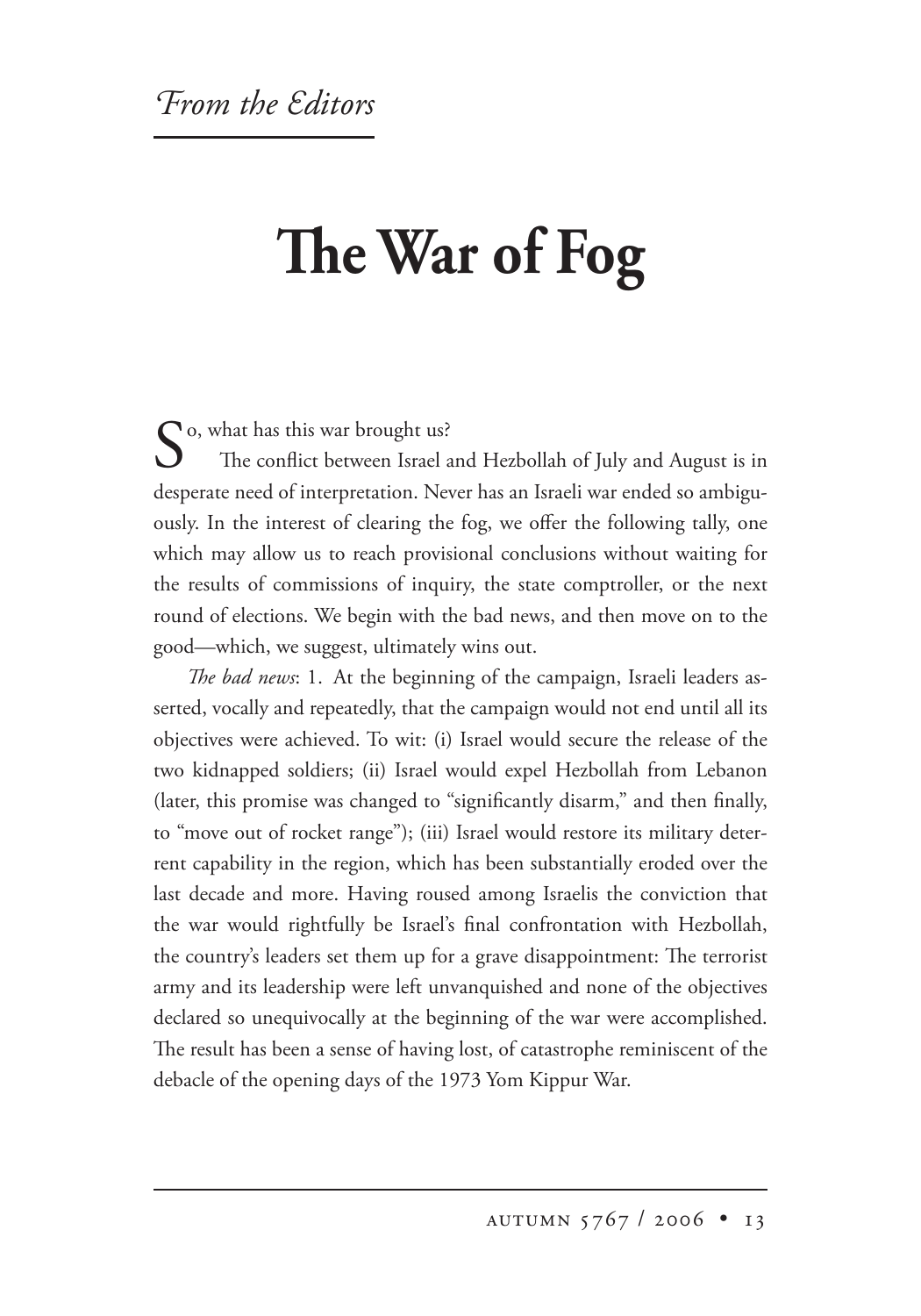2. The much-touted UN Security Council resolution 1701 has, just weeks later, proven about as effective as previous resolutions calling for Hezbollah's disarmament: The new, improved UNIFIL force will be another symbolic gesture, and there is no reason to believe that the Lebanese army will either disarm the terror group or enforce an arms embargo against it. Hezbollah is rearming and regrouping as we speak. In his landmark essay in *Foreign Affairs* in 1999, Edward N. Luttwak noted the following about such resolutions:

Cease-fires and armistices have frequently been imposed under the aegis of the Security Council in order to halt fighting…. But a cease-fire tends to arrest war-induced exhaustion and lets belligerents reconstitute and rearm their forces. It intensifies and prolongs the struggle once the cease-fire ends—and it does usually end.

As the war progressed, Israel was depleting Hezbollah's store of weapons and fighters at a rate significantly higher than the reverse. By bringing the war to a premature pause, it seems unlikely that a long-term good will have been achieved. If anything, the next round will be longer and more brutal because of it.

3. By failing to achieve a swift, decisive victory, Israel revealed a series of deep flaws in its military. If reports are to be believed, these flaws ranged from the preparedness of commanders, regular soldiers, and reservists; to intelligence failures in underestimating the enemy's capabilities in weaponry, intelligence, and tactics; to command-and-control problems resulting in scrambled supply lines and the failure to deliver timely intelligence to the field; to incompetence at the highest ranks of command. Because too few soldiers were sent in early on, and because of years of investment on the part of the enemy, this battle was a far fairer fight than most Israelis had thought possible. As Martin Kramer correctly observes in this issue, the surprising lack of potency in Israel's military figures negatively into America's calculation of Israel's value as a strategic asset, encourages Israel's enemies, and undermines the average Israeli's faith in the military. (There is good news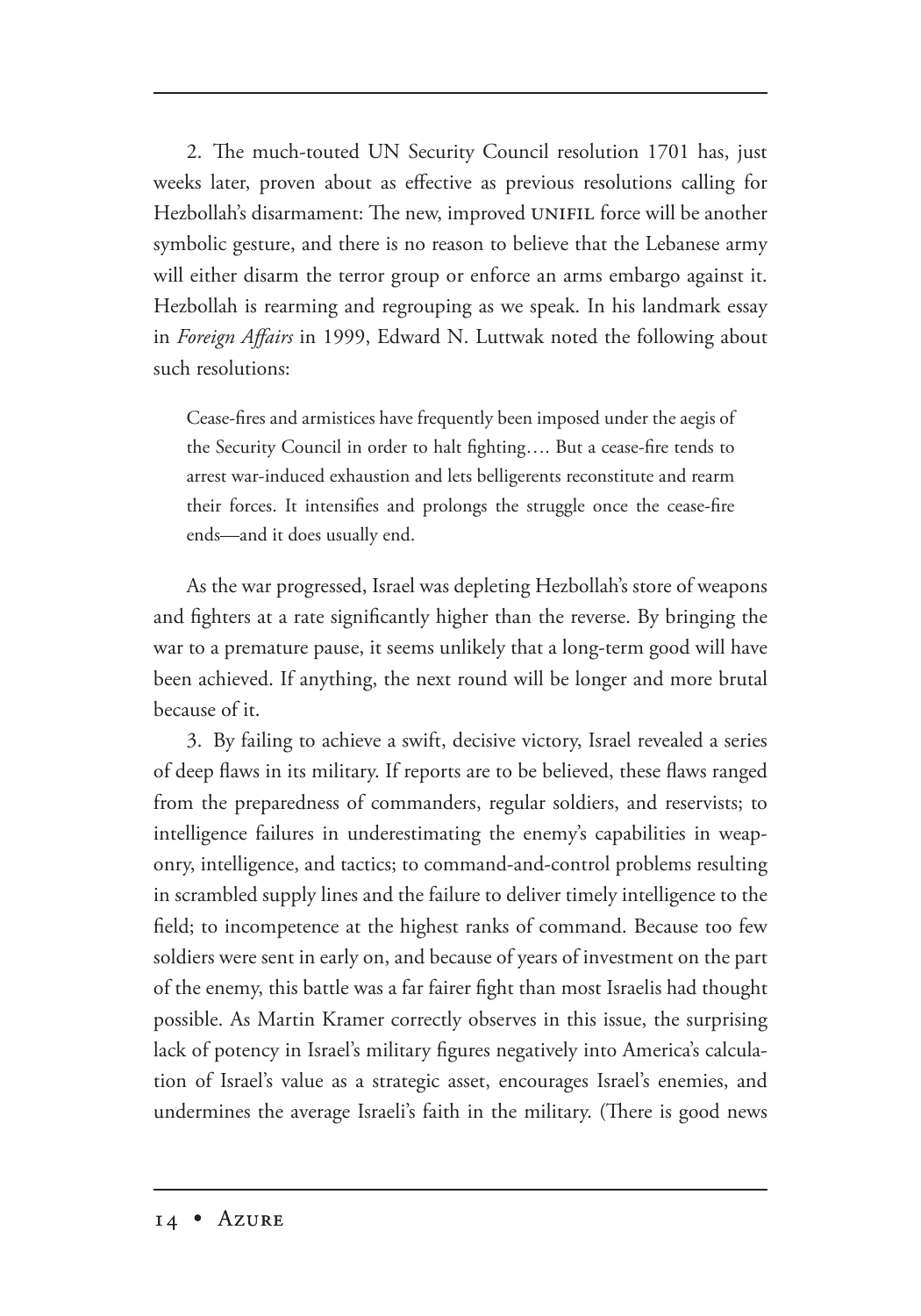here as well: If we had to discover such problems, it is best that it happened sooner rather than later.)

4. The failure of will on the part of Israel's leadership has engineered a profound political crisis for Israelis at a very bad time. We are, in many respects, still in the middle of a war—one that could resume of its own accord, or could be triggered by unilateral action against Iran. Israelis are hurting from the sense that a month of dislocation and destruction may have been in vain. It is not a good time for an election, yet Israelis' faith in their leaders is in a nosedive. This is bad for democracy, for it risks making voters feel impotent and disaffected.

*Now, the good news*: 1. For all that has been said about the IDF's failure, it is important to recognize the military blow sustained by Hezbollah, one which had no parallel on the Israeli side. This group has spent the last six years, and hundreds of millions of dollars in Iranian money, building its missile capability, its system of bunkers, and its weapons stores for a future war with Israel. In provoking Israel to a premature conflict, much of that investment has been erased, including the strategic threat of longer-range missiles, as well as hundreds of its best fighters. In the midst of an escalating nuclear confrontation with Tehran, Iran's most effective means of fomenting crisis and disorder in the region has been substantively impaired. In the meantime, Hezbollah has brought untold harm to its Lebanese host, undercutting its support among the populace. This was borne out most vividly in the August 28 speech of the group's leader, Hassan Nasrallah, who very nearly apologized to the Lebanese population for the horror he had wrought; his claim that "had we known that the captive operation would result in such a war, we would not have carried it out at all" is remarkably uncharacteristic of an Arab leader claiming victory.

2. The war has laid bare the folly of unilateral withdrawal. The central policy upon which the ruling party ran during the last election was a continuation of the 2005 disengagement from Gaza, which was itself a continuation of Israel's unilateral withdrawal from Lebanon six years ago. What has emerged from the current war is a sudden awareness among most Israelis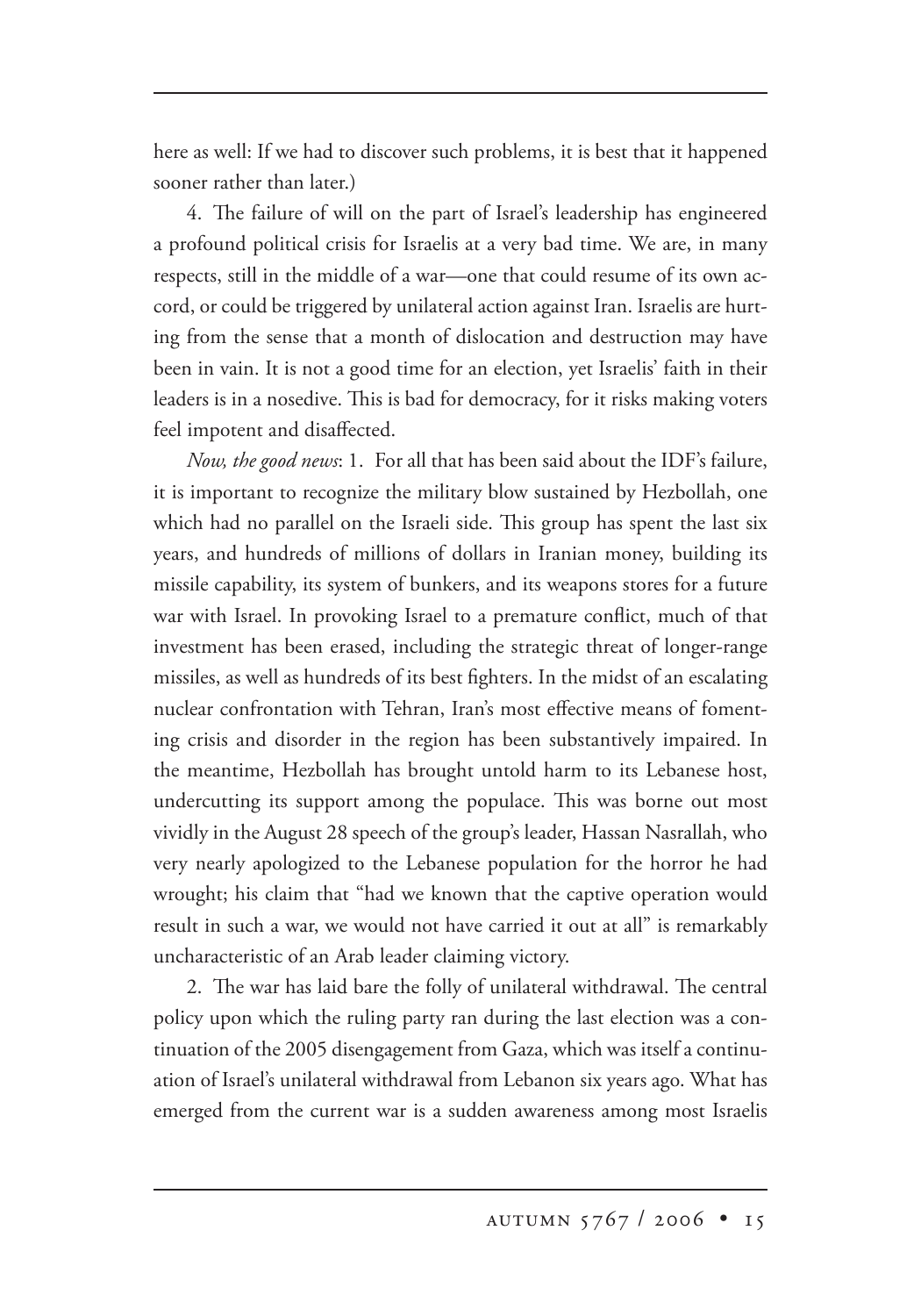that just as the earlier withdrawal may have inspired the Palestinian Intifada of September 2000, so too might the withdrawal from Gaza last year have led to both the rise of Hamas and the war with Hezbollah. Suddenly, the proposal to undertake a third withdrawal, from most of Judea and Samaria, has lost nearly all public support, and the government has wisely shelved it. Israelis have discovered a primary law of geopolitical struggle: Withdrawal is oftentimes exceptionally hard to distinguish from retreat, at least in the eyes of one's enemy. Its foremost consequence is to embolden the enemy and to encourage further aggression. If the Palestinian war of September 2000 led Israelis to abandon the Oslo paradigm, according to which one may sate one's enemy by giving him power and support until he "has too much to lose" in fighting you, the Lebanese war of 2006 has led to a similar abandonment of unilateralism, according to which one may quell one's enemy by ceding strategic assets in a spirit of indifference.

3. The West as a whole, and Israel in particular, has emerged with a far clearer understanding of who, exactly, the enemy is. Iran's establishment of Hezbollah as a proxy army—a well-oiled military specializing in guerilla tactics, rather than just another "terrorist organization"—has made clear that what we have here is not simply a collection of loosely affiliated groups filled with loathing for the U.S. and Israel. Rather, it is a situation much more reminiscent of the cold war, in which Iran, the regional power, attempts to conquer the West via Soviet-style proxies: Syria, Hezbollah, Hamas, and the Shi'ite insurgents in Iraq, to name a few. True, in every case the conflict emerged in its own context, sometimes without Iranian involvement. But today, all these groups seem to be taking orders, directly or indirectly, from Tehran. How long this has been the case is hard to say, but it seems that far more Westerners, including Europeans, understand this than ever before. This kind of clarity is the key to defeating the enemy, who uses conceptual ambiguity as a strategic weapon.

4. Beyond all this, however, the war revealed something of inestimable value: A resilience among Israelis that neither its friends nor its enemies counted on. While the Lebanese, along with the Arab world more broadly,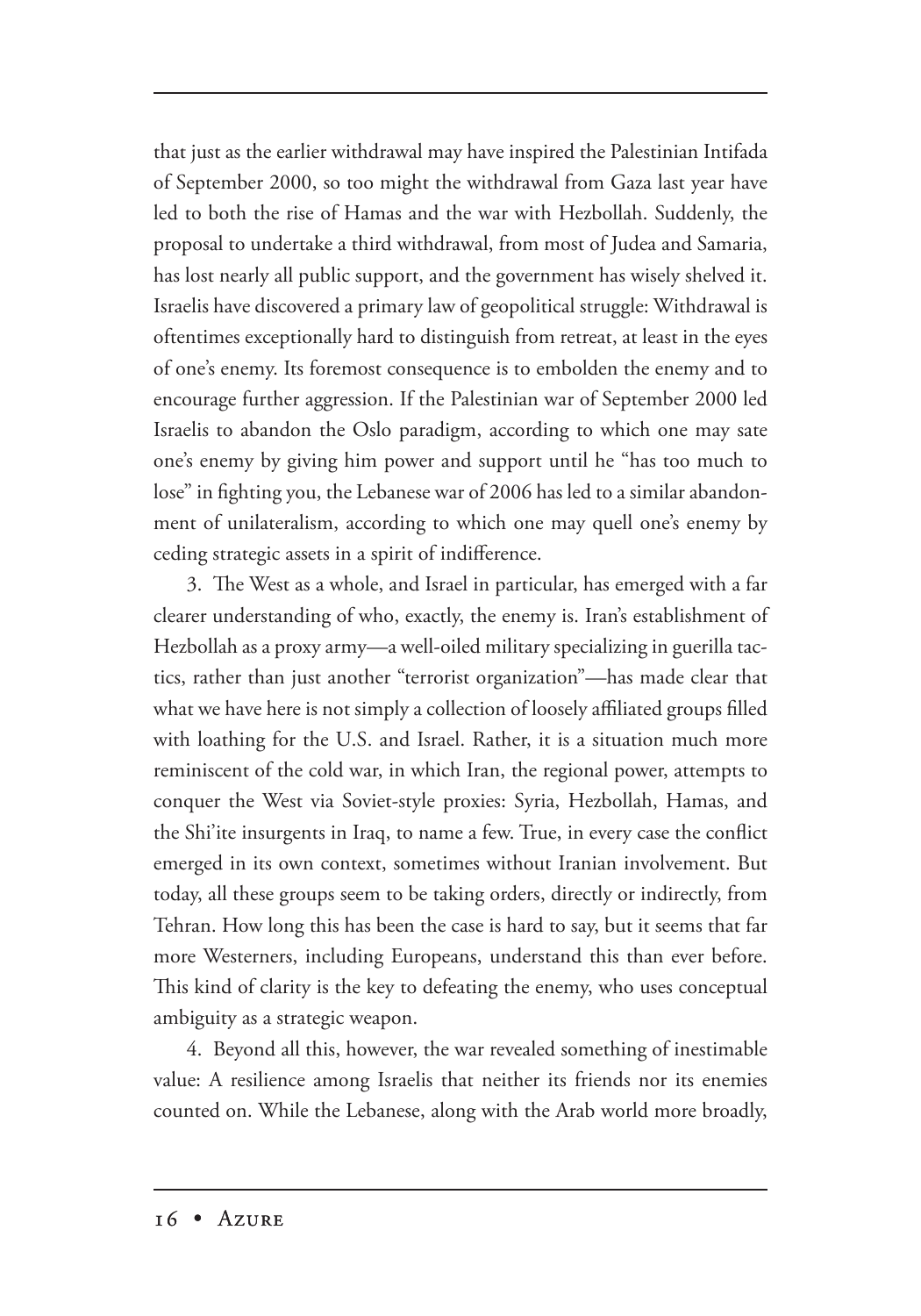reacted with uncertainty toward Hezbollah's aggression, Israelis were unified to a remarkable degree. At the height of the conflict, poll after poll showed over ninety percent support for the government's decision to launch the campaign and the war's continuation. Day after day, Israeli television showed interviews with the most stricken citizens of the North, huddled in bomb shelters, calling upon the government to continue fighting until the enemy had been routed. And this overwhelming support continued until Israel held its fire.

This must have come as a shock to Israel's enemies. It is a longstanding myth among Muslim radicals that Western democracies possess an inherent weakness: That their love of commerce and bourgeois pleasure will inevitably render them incapable of standing up for their own way of life; that the determination and purity of the jihad will defeat the morally flaccid, potbellied bobos of Brussels and Brookline. Yet time after time this belief is proven wrong. Even if democratic leaders sometimes show faintness of heart, democratic *peoples* are frequently willing to endure hardship, and to fight ferociously, to defend their freedom. This point was made definitively by Yagil Henkin, writing in our Spring issue, months before the war erupted:

If both political leaders and public opinion are convinced of the rightness and necessity of war, it is extremely difficult to withstand the wrath of a democratic country. The staying power of such countries does not depend on the damage they suffer in human lives and property. Their power lies in what defines their very existence—their belief in democratic values and their wish to protect them.

The determination of the Israeli public to lay aside decades of ideological turmoil—to forget the divisive pain of the Rabin assassination, the uprooting of the communities of Gaza, and the broken dreams of land and peace—and unite in defense of the Jewish state and its values against a deadly enemy was nothing short of breathtaking. And it withstood the hardship of war, the destruction of hundreds of homes, and the loss of life among our soldiers and citizens. This should serve as